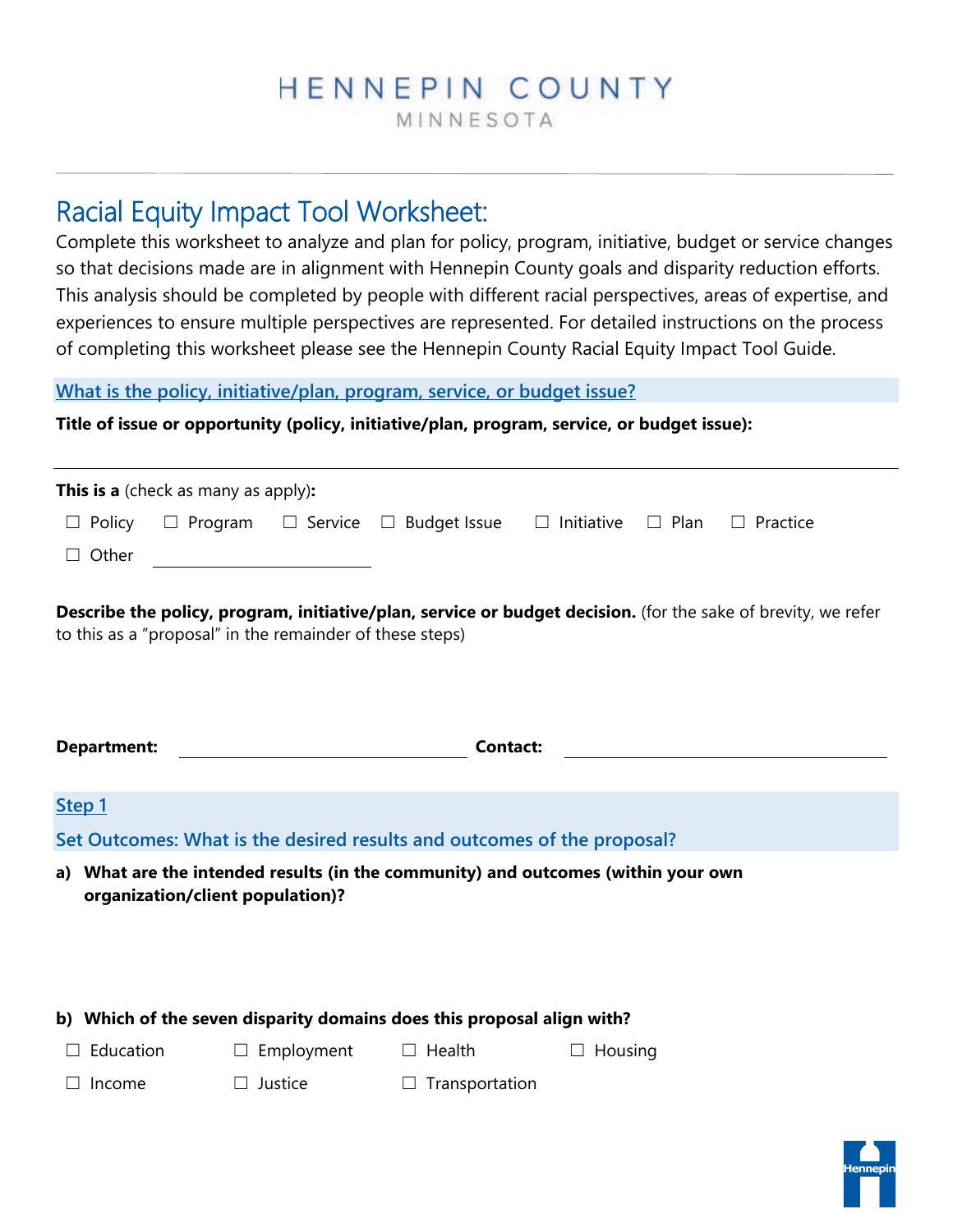#### **c) Does the issue primarily impact:**

☐ Internal/Employees ☐ External/Residents

#### **d) What does this proposal have an ability to impact?**

| $\Box$ Children and youth   | $\Box$ Food access and affordability | $\Box$ Planning / development |
|-----------------------------|--------------------------------------|-------------------------------|
| $\Box$ Community engagement | $\Box$ Government practices          | $\Box$ Transportation         |
| $\Box$ Contracting equity   | Health<br>$\Box$                     | <b>Utilities</b>              |
| $\Box$ Criminal justice     | $\Box$ Housing                       | $\Box$ Workforce equity       |
| $\Box$ Economic development | $\Box$ Human services                | Other                         |
| Education                   | Jobs                                 |                               |
| $\Box$ Environment          | Parks and recreation<br>$\mathsf{L}$ |                               |

#### **Step 2**

#### **What's the data? What's the data tell us?**

- **a) Will the proposal have impacts in specific geographic areas (neighborhoods, areas, or regions)? If yes, which neighborhoods, area, or regions?** 
	- $\Box$  Yes  $\Box$  No

**If yes, What are the racial demographics of those that live in the area(s) and/or that will be impacted by the proposal?** 

- **b) What does population (community) level data, including quantitative and qualitative data, tell you about existing racial inequities? What does it tell you about root causes or factors influencing racial inequities?**
- **c) What performance level data do you have available for your proposal? This should include data associated with existing programs or policies.**
- **d) Are there data gaps? What additional information would be helpful in analyzing the proposal? If so, how can you obtain better information?**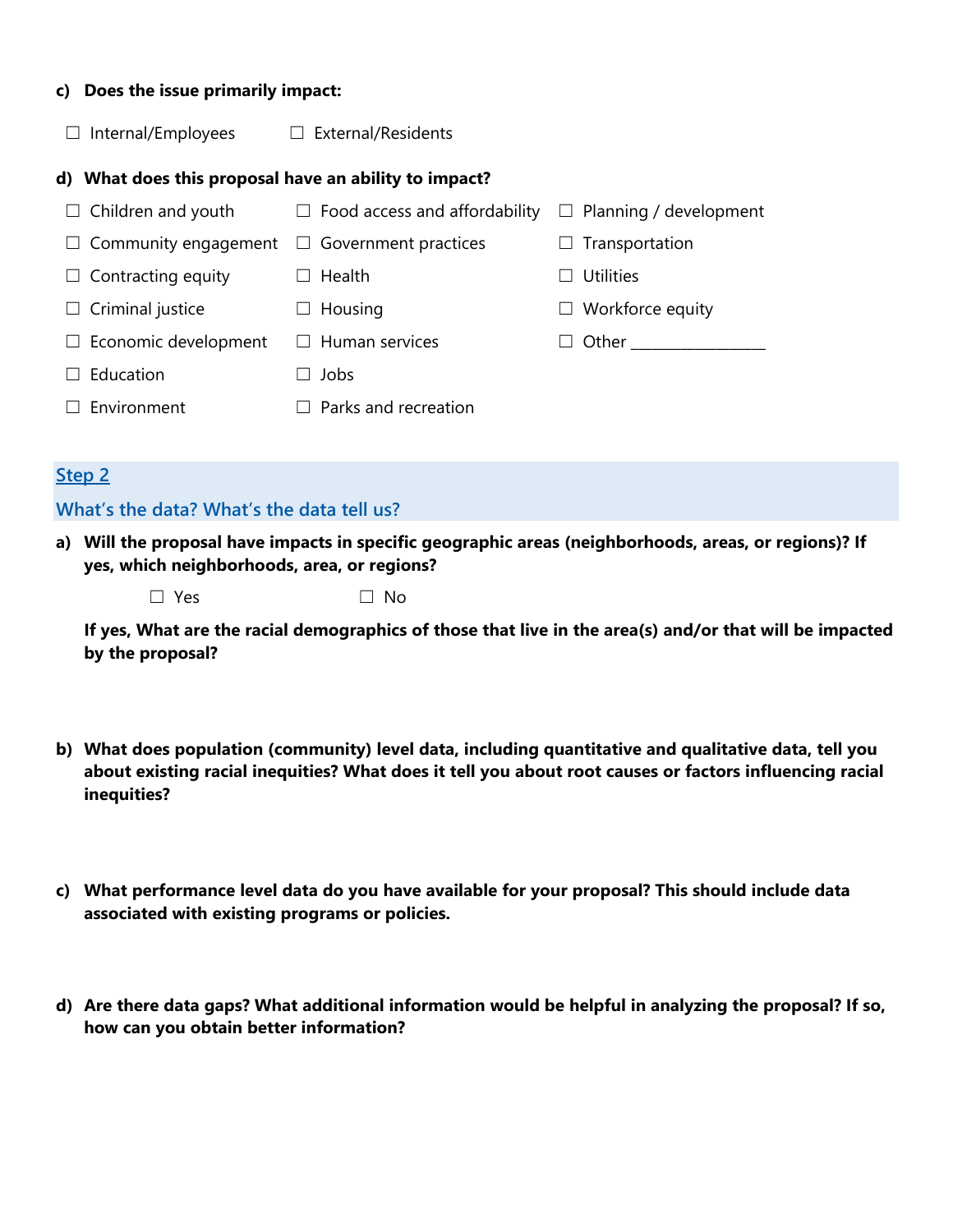## **Step 3**

**How have communities been engaged? Are there opportunities to expand engagement?** 

**a) Who are the most affected community members related to this proposal? How have you involved these community members in discussing, planning, developing, or reviewing of this proposal? Please provide details. If you have not yet involved the community members and/or stakeholders in discussing, planning, and/or developing this proposal, how do you plan to do so?** 

**‐‐‐‐‐‐‐‐‐‐‐‐‐‐‐‐‐‐‐‐‐‐‐‐‐‐‐‐‐‐‐‐‐‐‐‐‐‐‐‐‐‐‐‐‐‐‐‐‐‐‐‐‐‐‐‐‐‐‐‐ STOP‐‐‐‐‐‐‐‐‐‐‐‐‐‐‐‐‐‐‐‐‐‐‐‐‐‐‐‐‐‐‐‐‐‐‐‐‐‐‐‐‐‐‐‐‐‐‐‐‐‐‐‐‐‐‐‐‐‐‐‐**  *(In order for this guide to be most effective, conduct your stakeholder engagement process before proceeding.)*

**b) What has your engagement process told you about the burdens or benefits for different groups?** 

**c) What has your engagement process told you about the factors that produce or perpetuate racial inequity related to this proposal?** (Examples: bias in the process, lack of access or barriers, lack of racially inclusive engagement)

## **Step 4**

**What are your strategies for advancing racial equity?** 

- **a) Given what you have learned from research and stakeholder involvement, how will the proposal increase or decrease racial equity? Who would benefit from or be burdened by your proposal?**
- **b) What are the potential unintended consequences? (e.g. burden of proposal will disproportionally fall on communities of color) What are the ways in which your proposal could be modified to enhance positive impacts or reduce negative impacts?**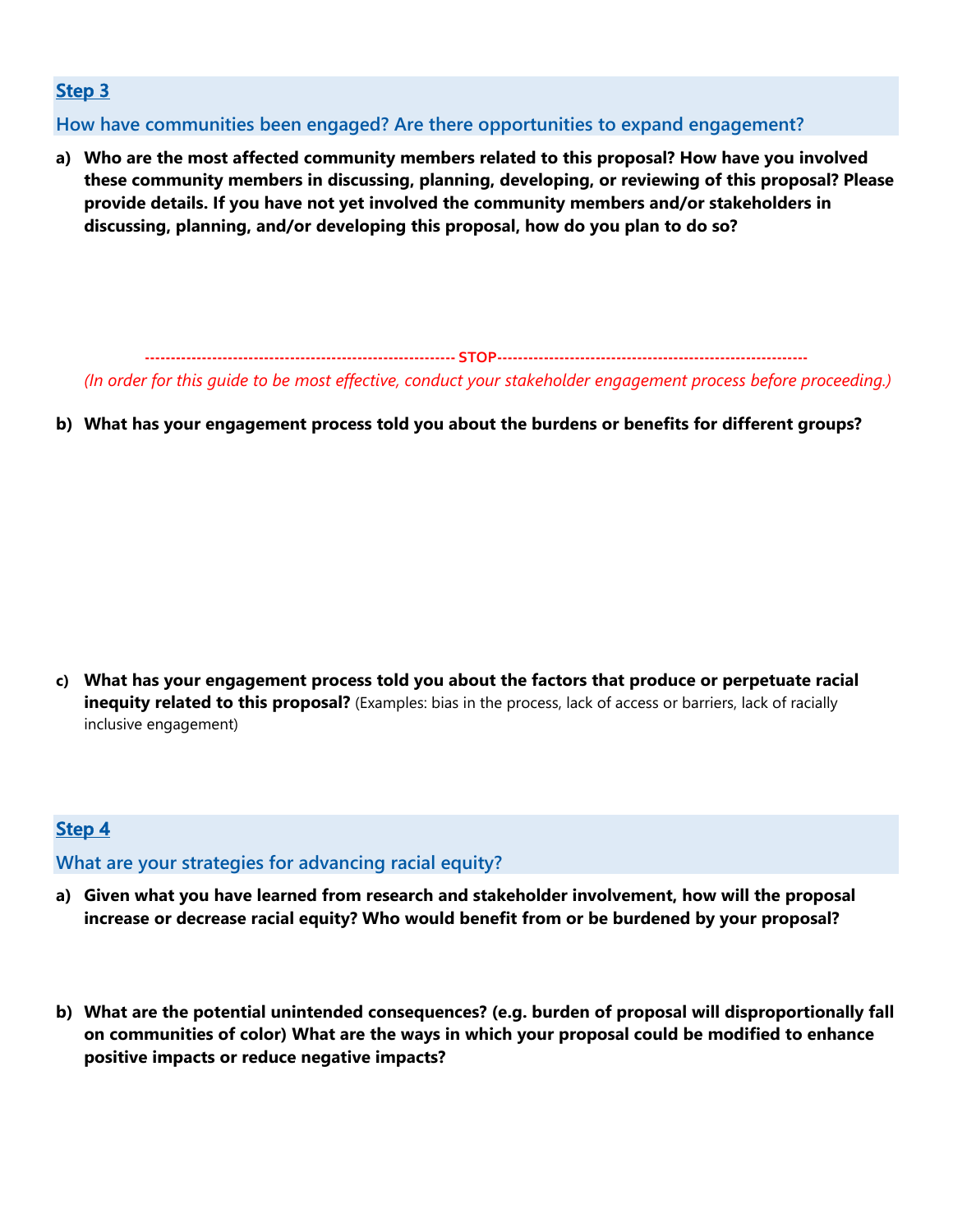- **c) Are the impacts aligned with your community outcomes defined in Step #1?** 
	- a. **How will you address the impacts (including unintended consequences) on racial equity? Are there strategies that you can implement?** What strategies address the immediate impact? What strategies address the root causes of inequity? How will you partner with stakeholders for long term positive change? If impacts are not aligned with desired community outcomes, how will you realign your work?

Program Strategies:

Policy Strategies:

Partnership Strategies:

## **Step 5**

**What is your plan for implementation?** 

#### **a) Describe your plan for implementation.**

Desired Result (community):

Desired Outcome (within organization/client population):

Stakeholders: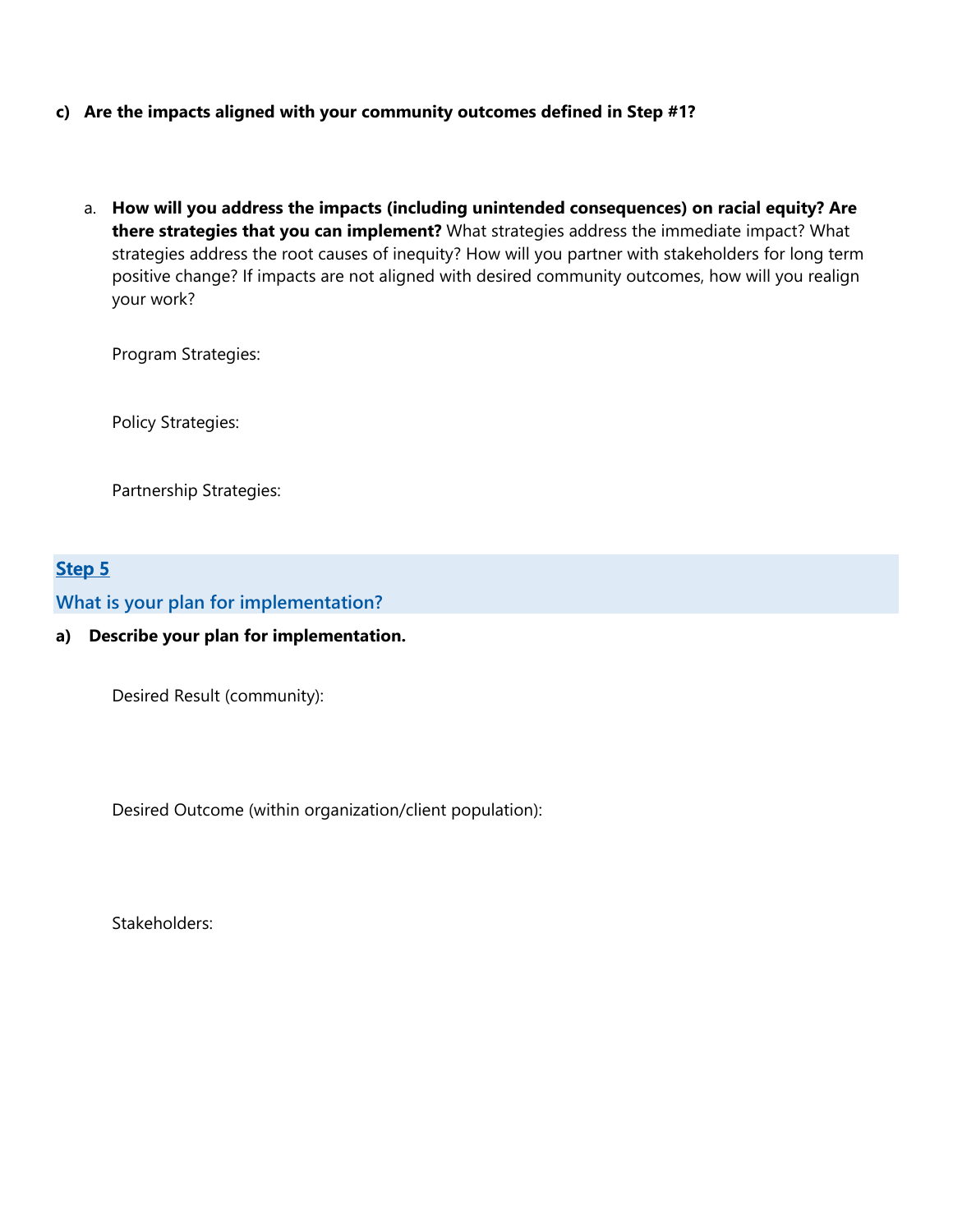| Strategy | Action/Task | Person<br>Responsible | Deadline | Resources Needed |
|----------|-------------|-----------------------|----------|------------------|
| 1.       |             |                       |          |                  |
|          |             |                       |          |                  |
| 2.       |             |                       |          |                  |
|          |             |                       |          |                  |
| 3.       |             |                       |          |                  |
|          |             |                       |          |                  |
| 4.       |             |                       |          |                  |
|          |             |                       |          |                  |

#### **b) Is your plan:**

□ Realistic?

□ Adequately funded?

- ☐ Adequately resourced with personnel?
- ☐ Adequately resourced to ensure successful implementation?

☐ Adequately resourced to ensure on-going data collection, reporting, and community engagement?

If any boxes above are unchecked, what resources or actions are needed?